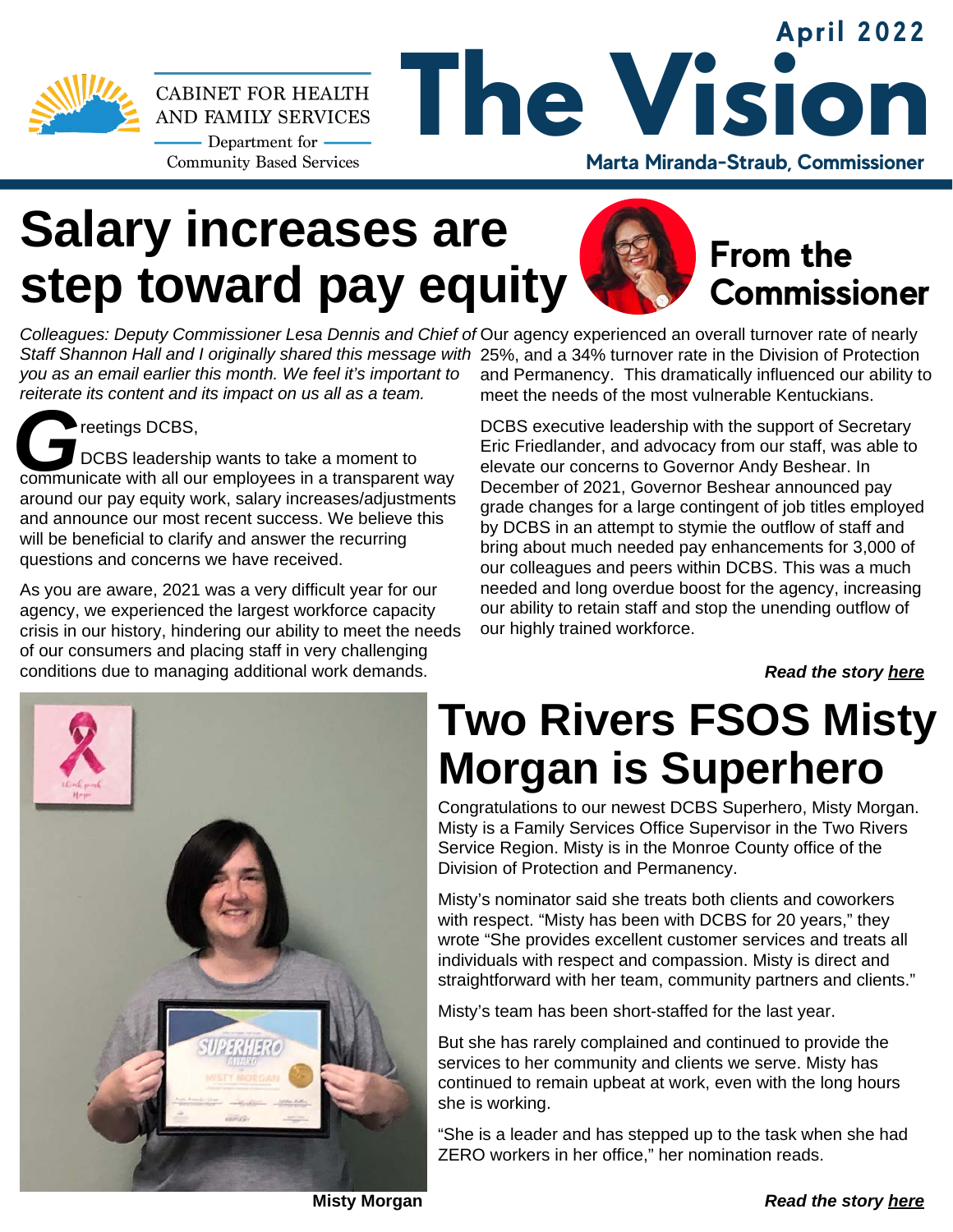## Page 2 The Vision

# **DSR Scorecard shows outcome increases**

The Division of Service Regions' statewide scorecard for March 2022 is ready, and its data reveals progress. Kentucky had 157 parent reunifications, 98 adoptions and 93 children placed with relatives, 20 children placed with fictive kin, 17 children extended commitment and 120 new resource homes approved.

Statewide, in March, Kentucky closed 819 ongoing request/agency APS/CPS cases.



Almost every outcome area has seen an increase from February to March.

Kentucky has seen an increase in provide contacts entered, request/agency contacts entered, the number of investigations initiated timely, face to face visits to plans completed timely, and the number of consults completed/documented.

Kentucky has seen a decrease in the number of

investigations completed timely and an increase in the number of past due investigations.

children in home/placement location, the number of case references the 050 Enter/Exit Statistic report for reasons in This scorecard utilizes evaluation calculations for the following elements: Timely Initiations, Consults, Case plans, Timely Completion, Contacts, % Past Due, and Caseworker visits. It which children exited care; Parent reunification, adoption, etc.

> The 360 inquiry report was used to look at the total number of new resource homes approved.

# **Work schedules must meet clients' needs**

Greetings DCBS,

As we continue to move forward with our vision for a 21st-century DCBS, I would like to take a moment to talk about and address a frequently asked question regarding our hybrid and telework models. As most of you know, we have been approved by the Personnel Cabinet and CHFS leadership to continue working a hybrid model that allows employees to work in a DCBS office at times while also being granted the privilege of working from home during other times. We have shown over the course of the last two years that this model works for our employees and our customers. We have shown a phenomenal resiliency when it comes to the amount of production we can accomplish while also meeting

the rigorous and complex needs of our populace.

#### With that, we will



# **Staff Corner: Shannon Hall**

continue to operate in a manner that allows our employees to maximize the work option of their choosing while also meeting the needs of the public. Simply, we want to integrate what works best for the employee with what must work for our customers.

I have received several inquiries of late asking why in specific situations employees selecting to work telework or hybrid schedules would be asked to come to the office on occasion. Remember, work options must continue to work for our constituency to remain solvent.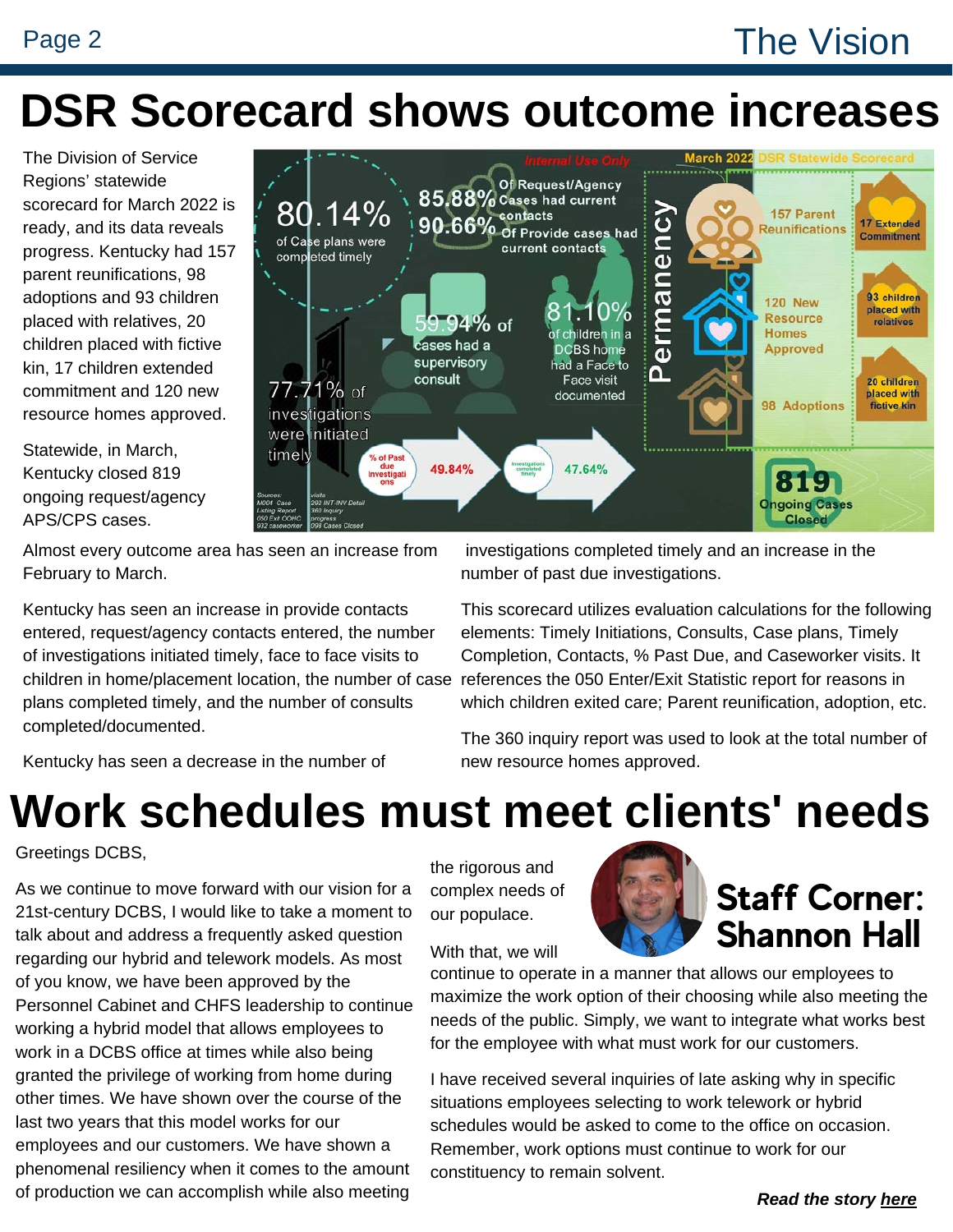## Page 3 The Vision

### **Legislative session brings some gains for child care, child welfare; staff raises**

The 2022 Regular Session of the Kentucky General Assembly adjourned on April 14, 2022. During the 60-day legislative session, DCBS thoroughly reviewed and tracked over 60 unique pieces of legislation in addition to many amendments directly affecting department programs and the people we serve. The department developed parts of two pieces of legislation that passed and were signed into law. DCBS worked with many stakeholders and partners in the development of legislation, supporting and urging passage of legislation, and causing concerning legislation to be thoughtfully considered and sometimes amended. The following is a summary of legislation enacted during the 2022 session that impacts the department and Kentucky families. Unless otherwise noted, the legislation will become effective in July:

*Read the story [here](https://drive.google.com/file/d/1BYNjL14ByJ5oyZCunKpdNC4G5iKen6x4/view?usp=sharing)*  $\bullet$  House Bill (HB)  $1$  – the executive branch budget bill. This bill funds the Child Care Assistance Program (CCAP), supports for relative and fictive kin caregivers, child welfare prevention services, private residential and therapeutic provider rate increases, supports for youth aging out of foster care, additional social worker positions, recruitment and retention provisions for social workers, an across-the-board salary increase for state employees, and other department and cabinet programs.



### **Staff, partners open new visitation room in L&N Building**

In our Jefferson Service Region, a new visitation room is open at the L&N Building. Though the space is for children of all ages, the room's main attractions are the games for older youth. Special thanks to Southeast Christian Church and Wednesday's Child, Inc. for donation of all items. And to a great group of DuPont Manual High School's National Honor Society students and to Jefferson Regional Administrative Specialist III Marty Franke and her family for setting up the room as a special place for guests. See more photos on the DCBS Facebook page: [www.facebook.com/kydcbs.](http://www.facebook.com/kydcbs)







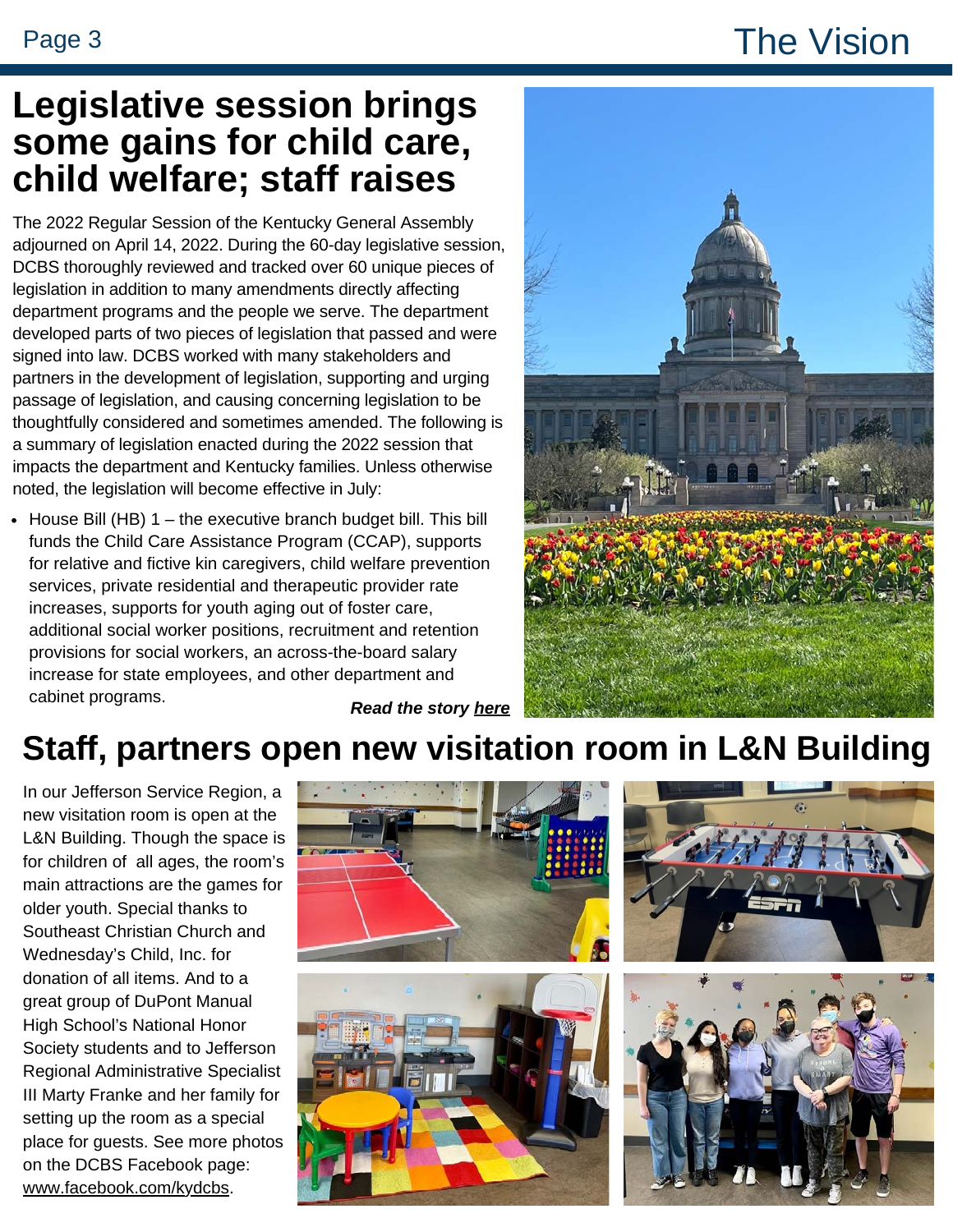### **Protection & Permanency Update April sees CAPM activities, SDM Tool launch**

The Structured Decision Making (SDM) Intake Assessment Tool went into



**Family Children and Youth**

production on 4/2 and was live for use starting on Monday 4/4. Along with implementation of this tool, the associated policy revisions (SOP 2.1, SOP 2.2, SOP 2.3, SOP 2.4, SOP 2.6, SOP 2.7, SOP 2.14, SOP 2.15.8, SOP 2.16) and updated resources (FAQ on Residency Determination, KY SDM Intake Manual, and DPP-115) were sent to field staff on 4/2 as well. These updates appear to have been well received by staff and the overall feedback has been positive. EKU has scheduled approximately 30-33 training sessions throughout the month of April to train field staff on the intake tool. Several of these training sessions have already occurred and appear to have gone well. Participants have been engaged and asking great questions, leading to constructive conversations. Many staff report that they are extremely excited to see that the entire state will have the same definitions to use when screening a report and they feel like there is less room for unnecessary subjectivity.

The SDM project leads are continuing to work with Evident Change and TWIST regarding the safety and risk assessment tools. These tools are in the process of being developed in the TWIST screens as we move toward final automation and SDM certification. The training sessions for the safety and risk assessment tools are set to occur starting in late July and run through September. The anticipated release date for both tools is October 1.

*Read the story [here](https://drive.google.com/file/d/1WOL2Qq9FUmhfZ6mR96DNvu0jzv4j9p2M/view?usp=sharing)*



#### **Leadership joins PCAK's Capitol Pinwheel Planting**

DCBS leadership joined state leaders, child advocates and other partners at Prevent Child Abuse Kentucky's annual Pinwheel Planting at the Capitol this month. Gov. Andy Beshear signed a proclamation recognizing Child Abuse Prevention Month, and dozens of guests placed Pinwheels for Prevention to help raise awareness on child abuse and neglect prevention. See more pictures on the DCBS Facebook page: [www.facebook.com/kydcbs.](http://www.facebook.com/kydcbs)

#### **CCC hosts color run, carnival to kick off CAPM**

Our Community Collaboration for Children, its statewide groups and partners hosted the Heroes for Children carnival and color run in late March to kick off Child Abuse Prevention Month. The family-friendly Frankfort event featured games, prizes, child abuse prevention resources and a lot of color! Thanks to all the event participants, sponsors and organizers! See more pictures on the DCBS Facebook

page: [www.facebook.com/kydcbs](http://www.facebook.com/kydcbs).